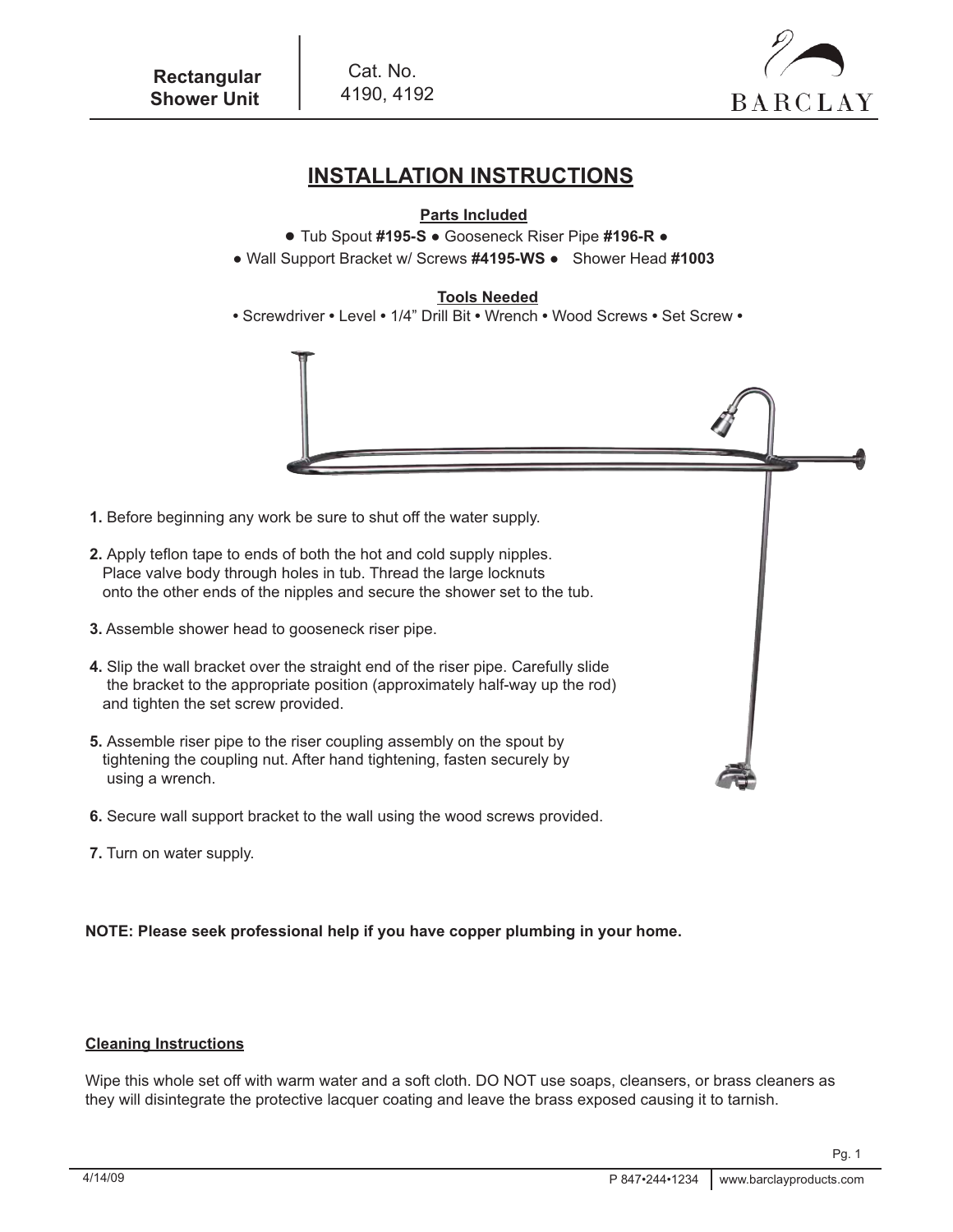

# **INSTALLATION INSTRUCTIONS**

#### **Parts Included:**

- 2 Curtain Frame Sections 1 Wall Tee 1 Ceiling Tee •
- 1 Wall Support 10" Long 1 Ceiling Support 30" Long 2 Flanges •
- 4 Wood Screws 10 Set Screws w/ Heads 1 Headless Set Screw •



- **1.** Connect both halves of the curtain frame (1) using the ceiling tees and wall tees as shown above. In order to insure a solid fit, the tees fit snugly over the frame tube. Install 4 set screws in each tee.
- **2.** Remove wall support (6), ceiling support (3) and 2 flanges (4) from the carton. Determine the correct length of the support rods as follows:

**A.** Hold one flange (4) to the wall at desired height from the inside of the tub and centered over the tub. Mark the position of the holes to be drilled. Fasten the flange to the wall with the wood screws, keeping the set screw hole on the top side of the flange.

**B.** Measure the distance from the center of the wall flange to the ceiling. **Important:** From this measurement deduct one 1/2". This will give you the length of the ceiling support rod needed. If the ceiling support rod must be shortened, cut the non-threaded end of the rod to the length desired by using a hacksaw. Attach the flange with a set screw to the non-threaded end and then attach the ceiling support rod to the ceiling tee (2).

- **3.** Screw the wall support rod (6) to the wall tee (5). Place wall support into flange previously mounted on wall (see **2A**). Determine if the wall support rod should be shortened. The wall tee (5) should be approximately even with the front rim of the tub when viewed from the side. If necessary, cut the non-threaded end of the support rod.
- **4.** Again, place the wall support rod (6) into the flange which is attached to the wall. The ceiling flange should now be touching the ceiling. Mark the location of the holes of the ceiling flange on the ceiling with a pencil. Drill holes where marked on the ceiling. Remove the ceiling flange from the ceiling support rod (3). Install the ceiling flange using the wood screws. If necessary use plastic expansion plugs (not provided). It is important that the ceiling flange be mounted as securely as possible.
- **5.** Insert wall support rod into wall flange and ceiling support rod into flange then tighten the set screws securely.
- **Note:** Wall support tee (5) has additional hole through tee for holding riser pipe of Converto shower, if previously purchased. The headless set screw is used for attaching the riser pipe to the tee.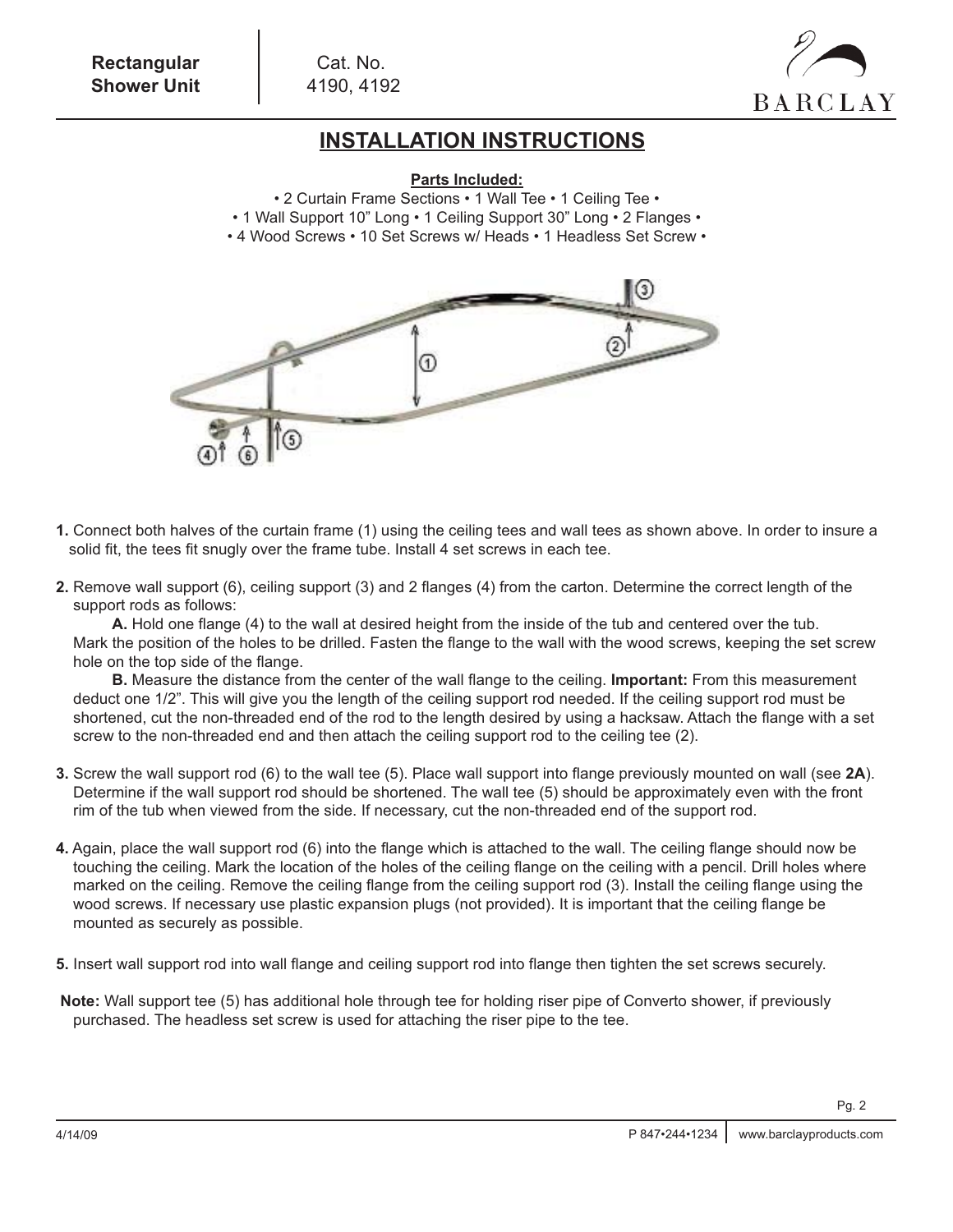Cat. No. 5576



# **INSTALLATION INSTRUCTIONS**

**Parts Included**

• 4 Cone Washers (A) • 2 Decorative Locknuts (B) • Left Supply Tube (C) • • Right Supply Tube (D) • 2 Escutcheons (E) • 2 Locknuts (F) •

**Tools Needed**

• Adjustable Wrench • Set of Crescent Wrenches • Pliers • Teflon Tape (use as a sealant on all male threaded tubing) •

**This water supply tube kit includes the parts listed above ONLY. The faucet in your bathtub should be purchased previously and separate from this kit.** 



#### **To Assemble Tubes**

- **1.** First be sure to shut off the the water supply. Remove old water supply tubing. Put a cone washer (A ), with the wide end of the washer inward, onto the upper end of the left supply tube (C).
- **2.** Slide a decorative locknut (B) up to the top of the left supply tube (C) and put on a cone washer (A).
- **3.** On the bottom of the left supply tube (C), slide one of the escutcheons (E) up the tube partway, then slide the locknut (F) up the end of the tube (C) directly under the escutcheon.
- **4.** Put another cone washer (A) with the wide end of the washer upward onto the bottom end of the tube (C).
- **5.** Repeat steps 1-4 using the right supply tube (D).

#### **To Install Tubes**

- **1.** Attach the bottom end of the left supply tube (C) to the water supply tubing in your floor by screwing the locknut (F) down tightly. Let the escutcheon (E) slide down to the floor.
- **2.** Attach the upper end of the left supply tube (C) to the "cold side" faucet supply tube located on the rear of your tub by inserting the supply tube (C) into the faucet supply tube and tightly screw the decorative locknut (B) over the two for a tight fit.
- **3.** Repeat steps 1-2 using the right supply tube (D) and connecting it to the "hot side" faucet supply tube.

#### **NOTE: Please seek professional help if you have copper plumbing in your home.**

#### **Cleaning Instructions**

Wipe this whole set off with warm water and a soft cloth. DO NOT use soaps, cleansers, or brass cleaners as they will disintegrate the protective lacquer coating and leave the brass exposed causing it to tarnish.